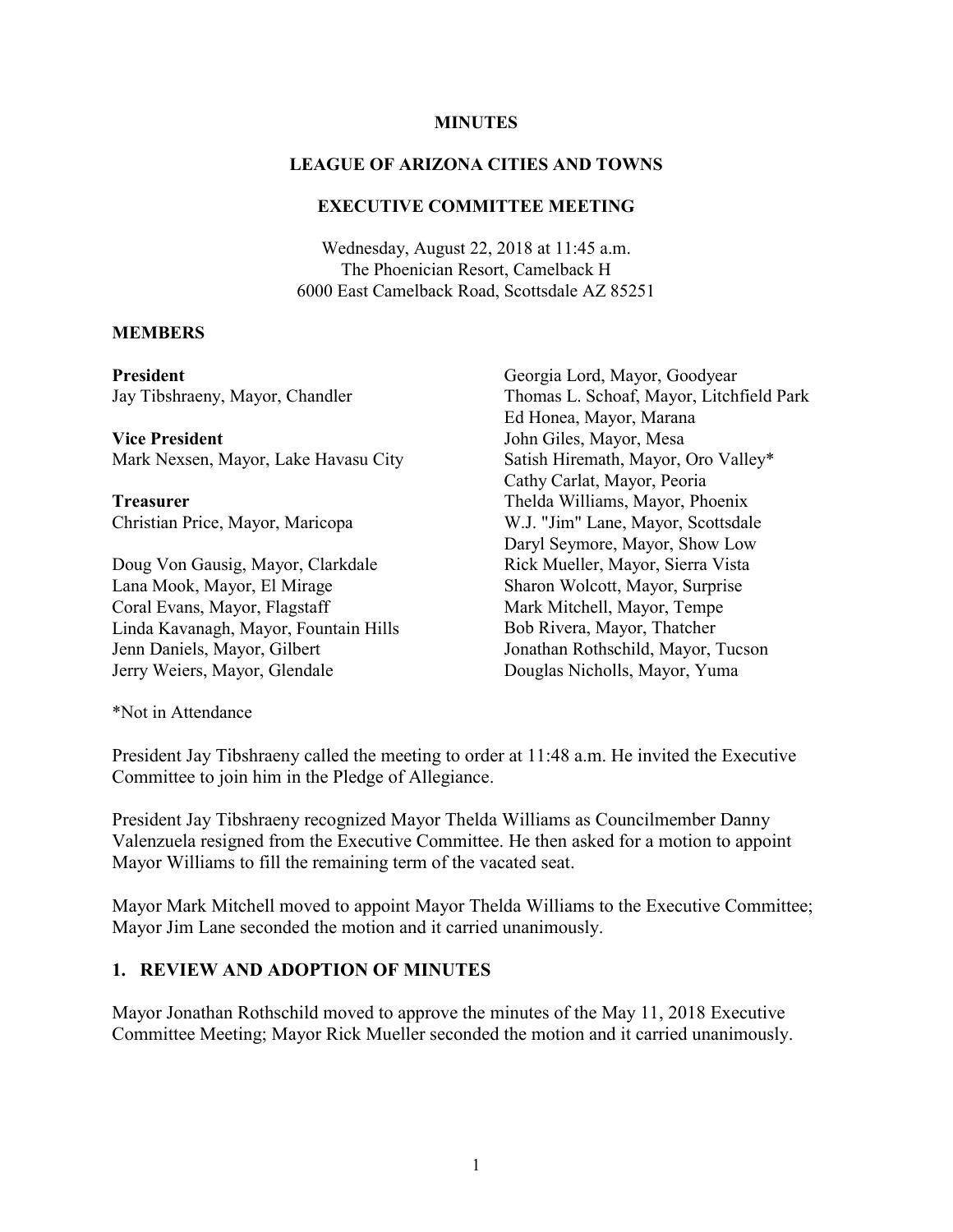# **2. LEGISLATIVE POLICY OVERVIEW AND UPDATE**

President Tibshraeny asks Ken Strobeck to introduce Legislative Director, Nick Ponder.

Mr. Ponder thanked league staff for their work this last session as well as league contract lobbyist, Scott Smith. Mr. Ponder discussed the makeup of the legislature and noted the House of Representatives is made up of 35 Republicans and 25 Democrats while the Senate is made up of 17 Republicans and 13 Democrats. He also noted that the Speaker of the House, J.D. Mesnard, is running for the Senate which will leave the Speaker seat vacant and will be made up by either Rusty Bowers from LD 25 or Darin Mitchell from LD 13. In the Senate, it will be either Karen Fann or J.D. Mesnard to take the place of President.

Mr. Ponder informed the Executive Committee of the League's special projects. Firstly, digital goods was a big issue last session and when we ran our numbers, the loss was calculated around \$160 million to the state, cities/towns and Prop 301 monies. Mr. Ponder explained to the board that the major issue with this bill was data centers. There are only a handful of cities that have data centers but they were a driving factor in our inability to negotiate with those who were pushing for the digital goods legislation. The League contracted with Rounds Consulting Group, to identify the economic impact of data centers. We do expect digital goods to continue to be an issue in the 2019 Legislative Session and wish to use this analysis moving forward. Mr. Ponder informed the board that the League has contracted with two tax specialists who will assist in updating the Model City Tax codes for all of the non-self-collecting cities and towns. Lastly, Mr. Ponder told the board that the League will be contracting with HighGround, LLC for the 2019 Legislative Session to assist with new and social media in an effort to better communicate with the legislature and local communities. Most importantly, Mr. Ponder wishes to reintroduce the League to the Legislature for the 2019 session.

### **3. DISCUSSION OF WAYFAIR DECISION AND NEXT STEPS IN DIGITAL GOODS LEGISLATION**

President Tibshraeny asked Executive Director Ken Strobeck to explain the issue.

Mr. Strobeck explained that since the U.S. Supreme Court decision in the Wayfair case had changed the nexus for online sales from a physical presence to an economic standard. League staff has had a lot of questions in regard to how to implement this at the state level especially in light of the digital goods bills we saw last session. League Tax Policy Analyst Lee Grafstrom has been working with Deputy Director Tom Belshe to work with the Department of Revenue to find a path forward. Mr. Strobeck invites Mr. Grafstrom and Mr. Belshe to report on this issue.

Mr. Grafstrom informed the Executive Committee that the South Dakota vs. Wayfair decision said that physical presence is no longer the standard. The standard now falls back to the same standard that we use for income tax which is, do you have a substantial nexus with the state. This standard focuses on is the seller creating and maintaining a market in exchange for services from the state, such as does the seller take advantage of the state courts to form and enforce contracts. The bottom line is that sellers no longer have to have a physical presence in the state to have sales tax liability. This is a significant change. The Department of Revenue is taking a "wait and see" approach as they expect legislation in the coming session. They are gathering information,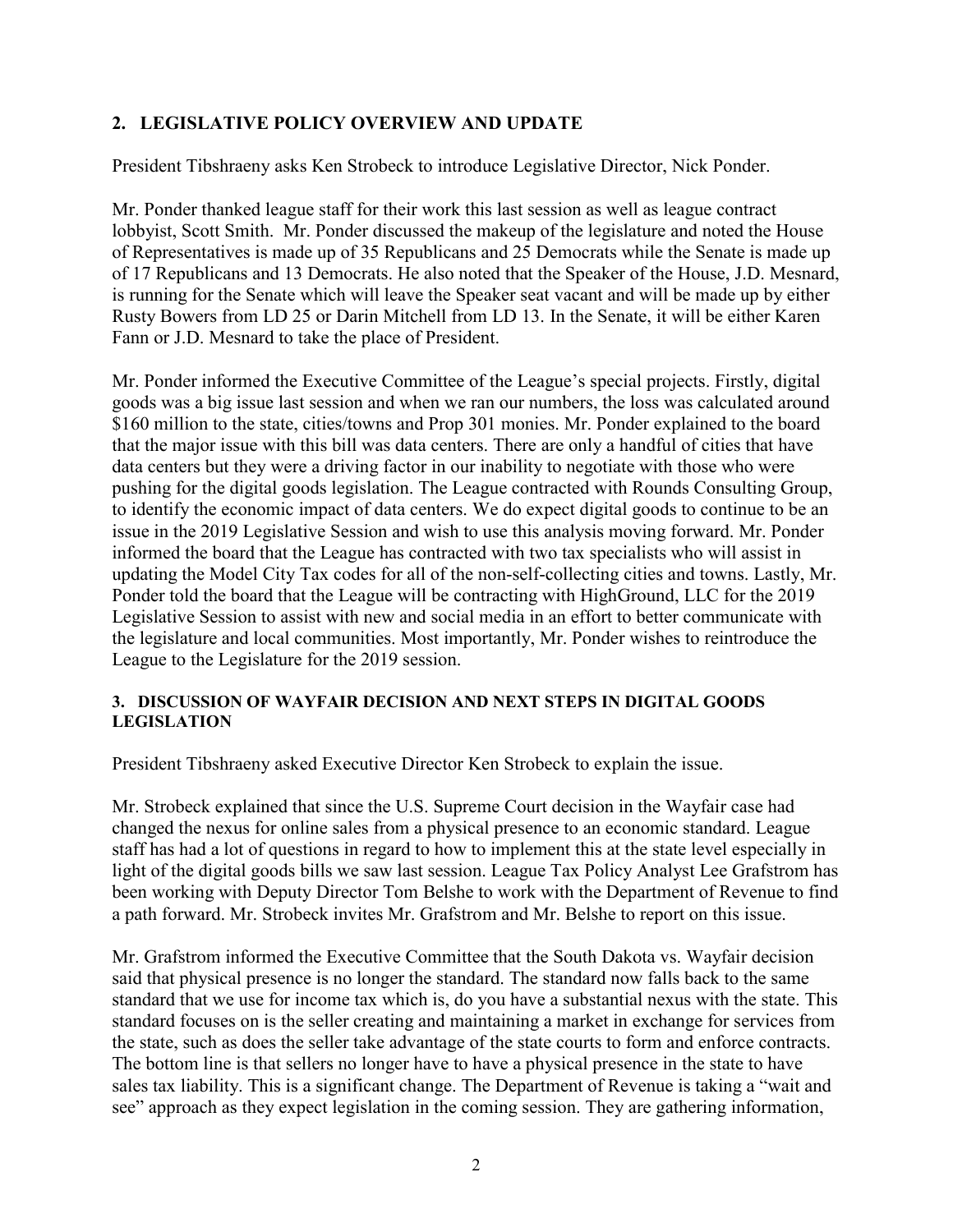mainly looking at what other state are doing so they will be ready to share it with legislators and the JLBC, but they are not planning on issuing anything before the next session. South Dakota had an economic presence rule in their statute, so when they won the case that law was effective immediately. However, the South Dakota Department of Revenue released a statement saying they would not be enforcing this law until October 1. Many other states have released similar statements about requirements for remote sellers under the new standard, including some that don't have the bright line rules South Dakota has.

In the next legislative session we expect a bill establishing economic presence for remote sellers with minimum thresholds similar to South Dakota's standards of at least \$100,000 in sales or 200 transactions in a calendar year. Another critical aspect is that this is almost certain to be considered by some to be new revenue, so a bill will probably include offsetting tax cuts to avoid a Prop 108 clause. Predicting how much revenue this will generate is going to be difficult but we need to be skeptical of any revenue estimates that are very high. The top 100 online retailers are responsible for at least 2/3 of all online sales with Amazon being the largest by far. Wayfair is the only taxpayer in the top 20 that is not licensed and collecting tax already in the State of Arizona. Out of the top 100, at least 83 are already licensed in Arizona and paying taxes. The top three who were not paying were the defendants in the South Dakota case: Wayfair, Newegg and Overstock.com, which rank about #17, 28 and 36 on the list of online retailers, respectively. Amazon has been collecting taxes for several years, but only on sales it made directly. Many thousands of smaller online retailers operate as 3rd party sellers through the Amazon platform and up to now tax collection was mostly left up to those companies. However, on the Monday after the Wayfair decision, Amazon informed their third party sellers they must become licensed in all states as necessary to continue operating on the Amazon marketplace. This was reflected in a sudden influx of new license applications received by the DOR. A lot of the potential revenue you might think would be associated with this change is already being collected voluntarily, so we shouldn't expect a huge bump when the issue is resolved.

### **4. LEAGUE POSITION ON PROPOSITION 126, "THE PROTECT ARIZONA TAXPAYERS ACT"**

President Tibshraeny introduced Executive Director Ken Strobeck to discuss Proposition 126.

Mr. Strobeck informed the Executive Committee of Proposition 126 which will be on the ballot for the upcoming election. The proposition would essentially shut off more than half of the economy from ever being subject to tax, banning taxes on any service. Analysis has shown that broad-based, low-rate tax policy is the best policy. Mr. Strobeck explained that this proposition would make it impossible for cities and towns to tax services as it would be voter-protected and in the constitution. The preamble language called out local leaders, specifically charter city leaders, making the accusation that these leaders are greedy and are working to oppress the public via taxation. Mr. Strobeck requested that the Executive Committee send out a press release stating that the League is against this proposition.

After much discussion, it was suggested the draft resolution be amended to replace the third paragraph with language from the sixth paragraph. The Executive Committee did not want to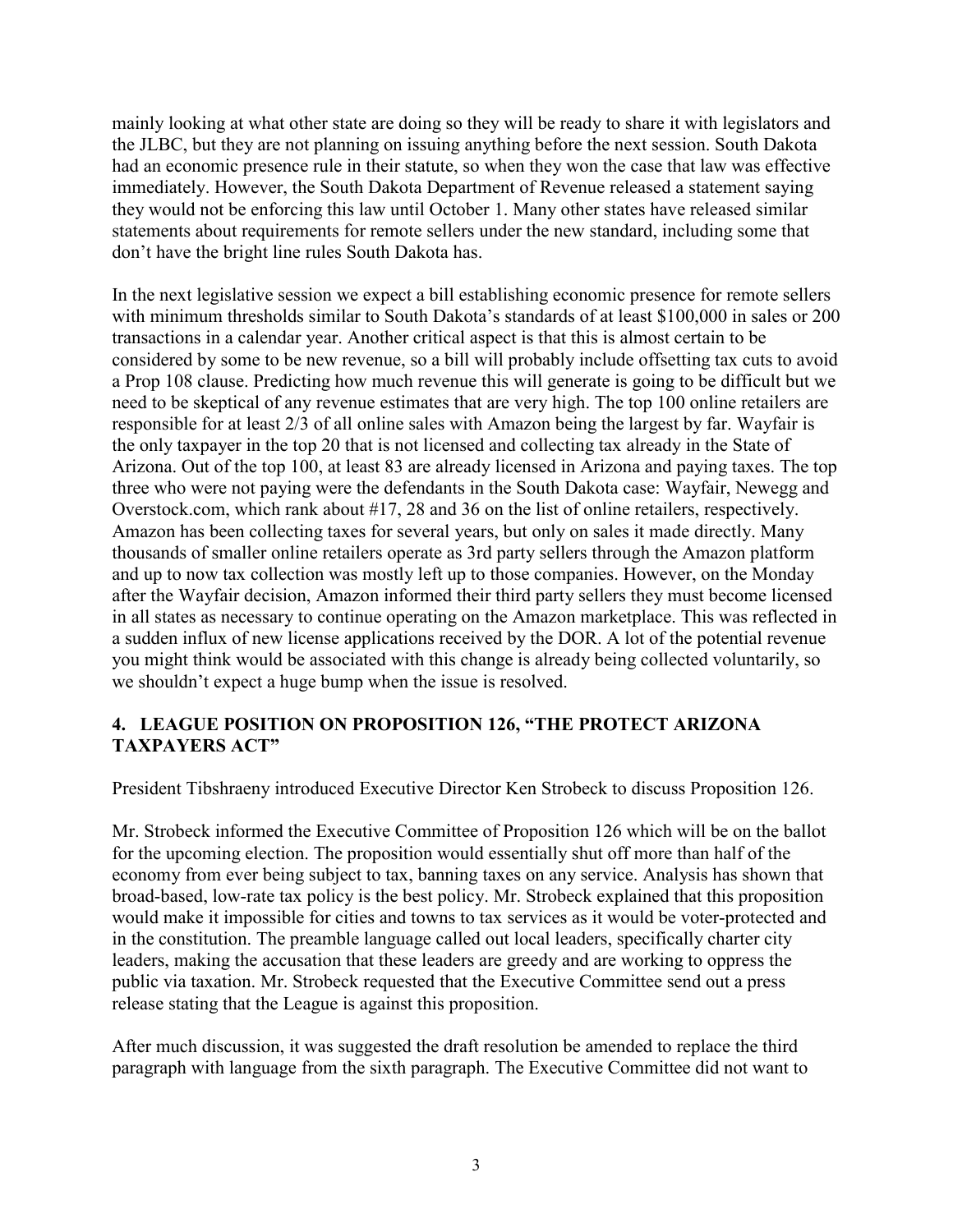include language that appeared to be defensive but preferred to highlight what the committee supports as good public policy in regard to taxes.

Mayor John Giles moved to approve the League Position on Proposition 126 as amended; Mayor Georgia Lord seconded the motion and it carried unanimously.

# **5. LATEST SB 1487 CLAIMS AND UPDATE**

President Tibshraeny introduced League General Counsel Christina Estes-Werther to report on the developments regarding SB1487.

Ms. Estes-Werther reminded the Executive Committee that at the last meeting in May, there were two pending 1487 complaints. One of the complaints was against the City of Tempe regarding how they use GPLET on two different ordinances. In regard to the first ordinance complaint against Tempe, the Attorney General found that the city does not violate and the second ordinance complaint, the Attorney General found that the city may violate state law. The AG ended up filing a special action with the Supreme Court; however they then decided to settle with the City of Tempe. Part of that settlement agreement is that the city will not rely on that ordinance in the future for GPLET purposes. This case has been resolved.

The second case pending was against the City of Sedona in regard to short-term rentals. Sedona had a business license for short-term rentals and it was alleged that this license was violating state law. The Attorney General's analysis found that under the short-term rental statute, the city was not violating state law, however; there was a close enough connection to the long-term rental statutes that the AG found that the ordinance does violate state law. Sedona repealed the ordinance so they would not lose their state shared revenue.

There was another 1487 complaint filed against the City of Sedona by Senator Burges on July 17. This complaint alleged that the City diverted a portion of their Bed Tax to the non-profit Chamber and that it violated the Gift Clause. The report was due last week, but about a day before the deadline, Sen. Burges wrote a letter to the Attorney General requesting the complaint to be withdrawn and that the Attorney General investigate under a different statute. The new investigation has to do with the illegal payment of public monies which was actually amended this year to include several types of political subdivisions, including cities and towns. Ms. Estes-Werther confirmed with the Attorney General's office that they have closed the initial case and will pursue the investigation under Title 35. This investigation will not have state shared revenue at risk and is at the discretion of the office of the Attorney General.

# **6. REPORT FROM EXECUTIVE DIRECTOR**

President Tibshraeny welcomed League Executive Director Ken Strobeck to present the League Director's Report.

Mr. Strobeck discussed the League's interim activities including the increased use of social media and updating tax codes. The social media initiative is an effort to better communicate with local communities and groups for the legislative session. He also informed the Executive Committee that the League has hired people to update all tax codes for self-collecting cities and